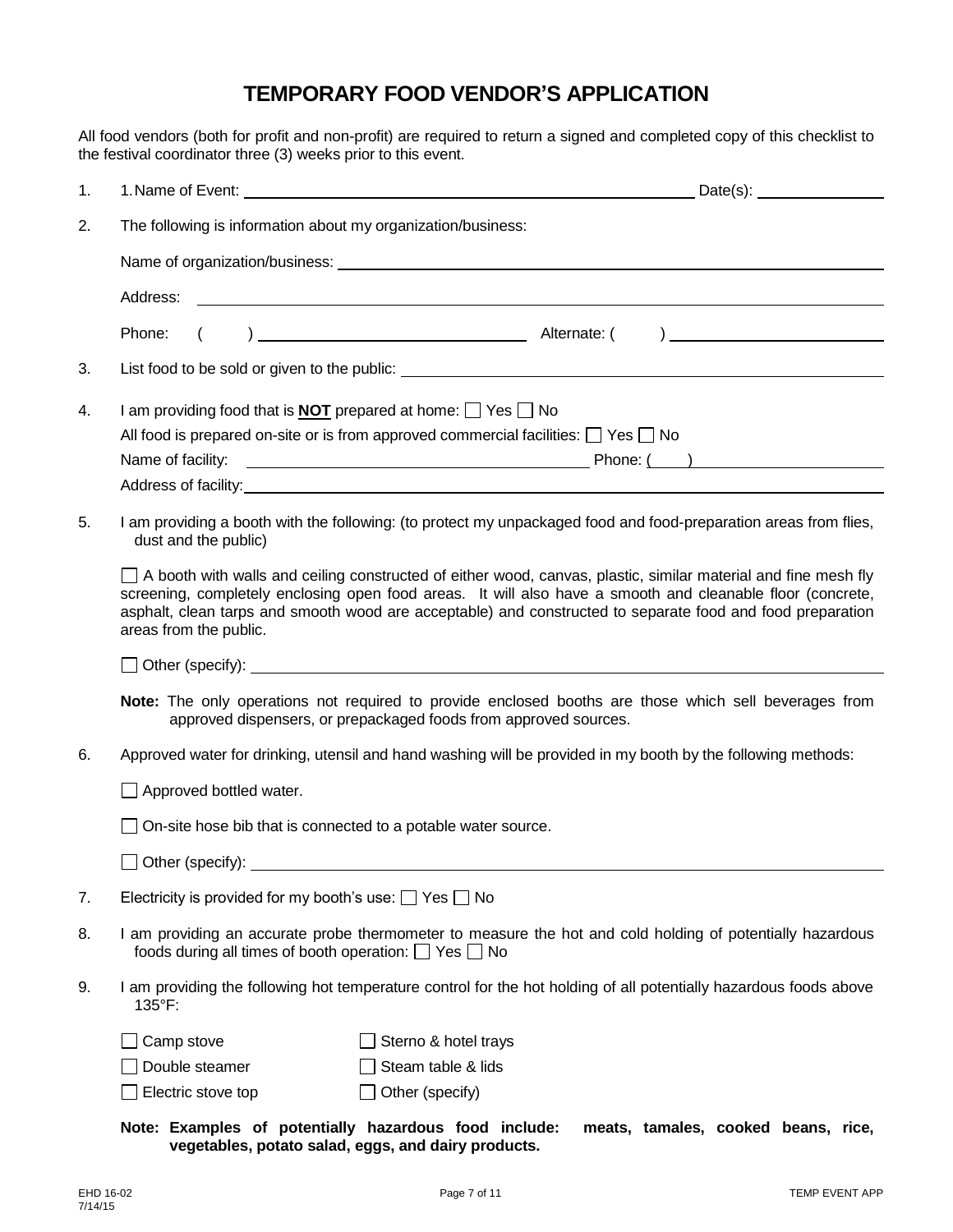10. I am providing the following cold temperature control for the cold holding of potentially hazardous foods below 45°F (if food is used the following day, maintain below 41°F temperature):

| $\Box$ Ice chests         | $\Box$ Refrigerator      |
|---------------------------|--------------------------|
| $\Box$ Refrigerated truck | $\Box$ Ice bath and tubs |
| $\Box$ Other (specify)    |                          |

11. I am providing the following items within my booth for warewashing:

 $\Box$  Three compartment sink.

OR

 $\Box$  Three deep tubs (basins 6-8 inches minimum), one for soapy water, one for rinsing and one for a bleach solution (one tablespoon of bleach per gallon of water).

12. I am providing the following items within my booth for the sanitary cleaning of food preparation utensils:

Detergent, bleach, wiping cloths (cleaning towels), and a tub to store wiping cloths in bleach solution.

13. I am providing the following for adequate hand washing facilities, but separate from utensil wash within my booth:

Water supply dispenser with **warm water** at a minimum of 100°F (i.e. 5-20 gallon container with spigot). A separate tub (bucket or basin) for the collection of rinse/wastewater. Paper towels and a pump-style soap container.

14. Names of responsible persons to be present in booth during all hours of operation:

**\*\*Important\*\*** All food vendor booths are subject to inspection. Please make a copy of this application in preparation for this event. A copy of this checklist must be in the booth at all hours of preparation and operation. **Return original to festival coordinator three weeks prior to this event.**